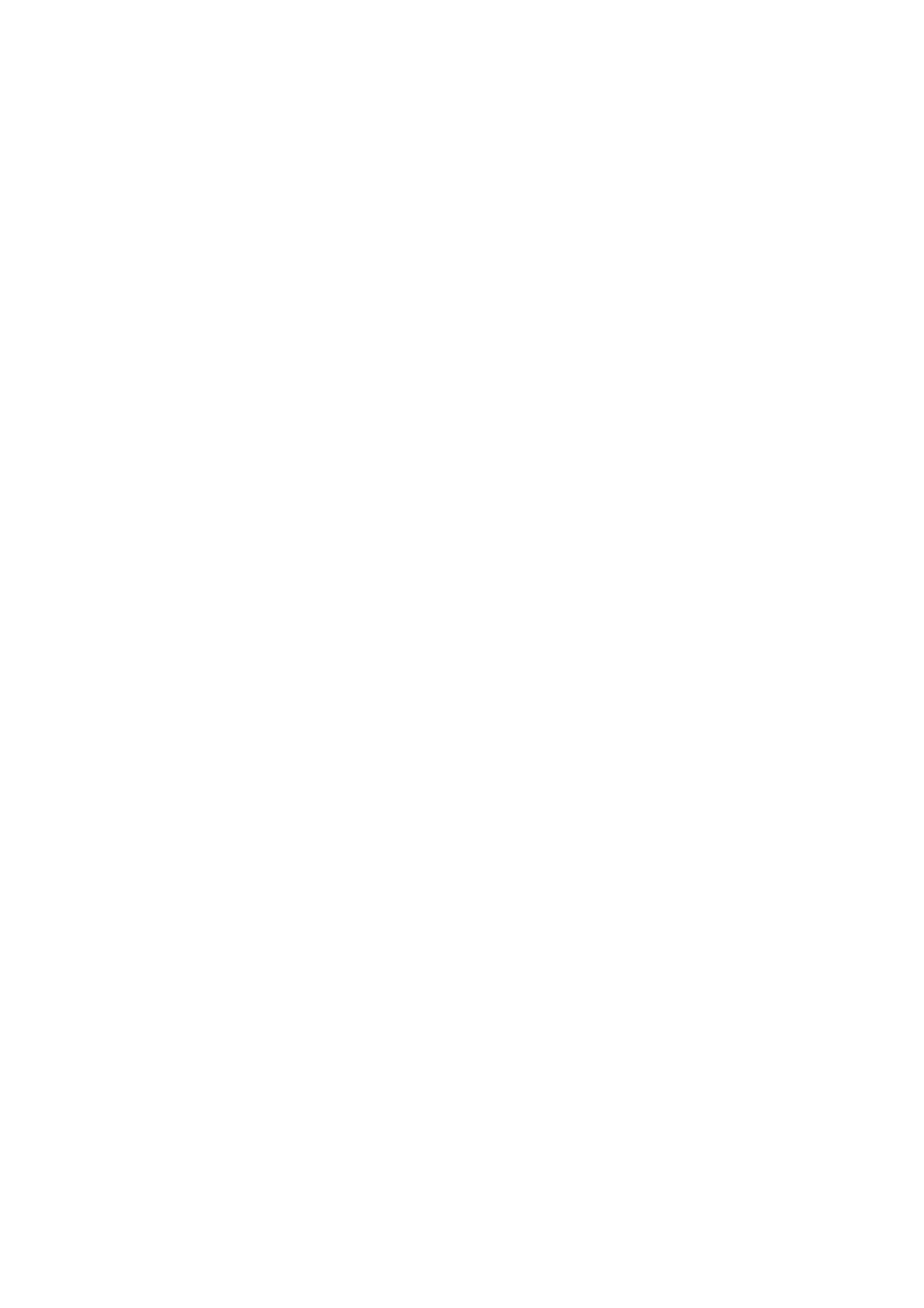### **ANNEX**

### **RECOMMENDATIONS ON THE SAFE USE OF PESTICIDES IN SHIPS APPLICABLE TO THE FUMIGATION OF CARGO HOLDS**

### **1 INTRODUCTION**

1.1 Insect and mite pests of plant and animal products may be carried into the cargo holds with goods (introduced infestation); they may move from one kind of product to another (cross-infestation) and may remain to attack subsequent cargoes (residual infestation). Their control may be required to comply with phytosanitary requirements to prevent spread of pests and for commercial reasons to prevent infestation and contamination of, or damage to, cargoes of human and animal food both raw and processed materials. Although fumigants may be used to kill rodent pests, the control of rodents on board ships is dealt with separately. In severe cases of infestation of bulk cargoes such as cereals, excessive heating may occur.

1.2 The following sections provide guidance to shipmasters in the use of pesticides<sup>\*</sup> with a view to safety of personnel. They cover pesticides used for the control of insect<sup>∗∗</sup> and rodent pests in empty and loaded cargo holds.

### **2 PREVENTION OF INFESTATION**

#### **2.1 Maintenance and sanitation**

2.1.1 Ship cargo holds, tank top ceilings and other parts of the ship should be kept in a good state of repair to avoid infestation. Many ports of the world have rules and by-laws dealing specifically with the maintenance of ships intended to carry grain cargoes; for example, boards and ceilings should be completely grain-tight.

2.1.2 Cleanliness, or good housekeeping, is as important a means of controlling pests on a ship as it is in a home, warehouse, mill or factory. Since insect pests on ships become established and multiply in debris, much can be done to prevent their increase by simple, thorough cleaning. Box beams and stiffeners, for example, become filled with debris during discharge of cargo and unless kept clean can become a source of heavy infestation. It is important to remove thoroughly all cargo residue from deckhead frames and longitudinal deck girders at the time of discharge, preferably when the cargo level is suitable for convenient cleaning. Where available, industrial vacuum cleaners are of value for the cleaning of cargo holds and fittings.

2.1.3 The material collected during cleaning should be disposed of, or treated, immediately so that the insects cannot escape and spread to other parts of the ship or elsewhere. In port it may be burnt or treated with a pesticide, but in many countries such material may only be landed under phytosanitary supervision. If any part of the ship is being fumigated the material may be left exposed to the gas.

 $\overline{a}$ 

<sup>∗</sup> The word *pesticide* as used throughout the text means fumigants. Examples of some commonly used pesticides are listed in appendix 1.

The word *insect* as used throughout the text includes mites.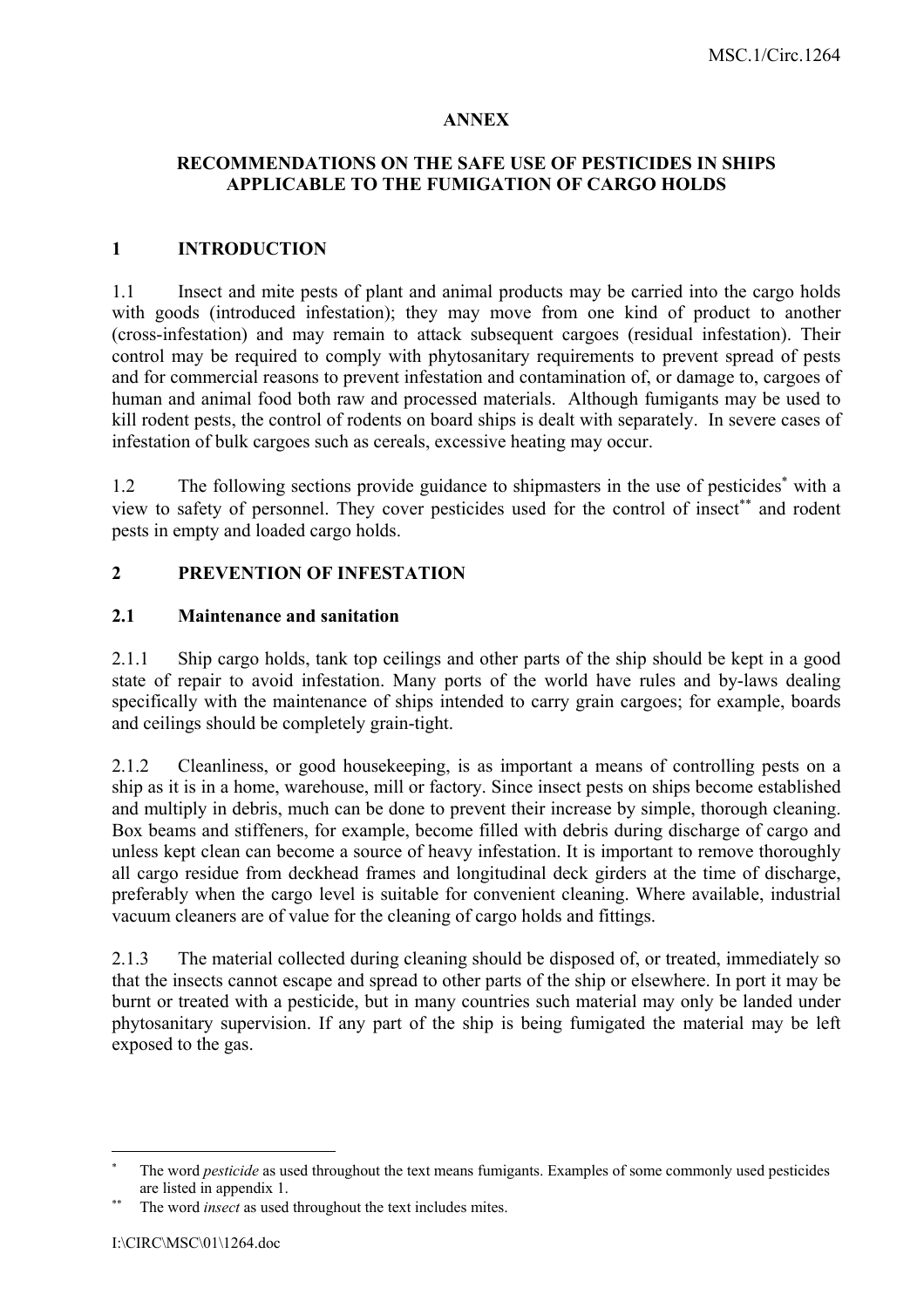### **2.2 Main sites of infestation**

2.2.1 *Tank top ceiling*: If, as often happens, cracks appear between the ceiling boards, food material may be forced down into the underlying space and serve as a focus of infestation for an indefinite period. Insects bred in this space can readily move out to attack food cargoes and establish their progeny in them.

2.2.2 '*Tween-deck centre lines, wooden feeders and bins* are often left in place for several voyages and because of their construction are a frequent source of infestation. After unloading a grain cargo, burlap and battens covering the narrow spaces between the planks should be removed and discarded before the holds are cleaned or washed down. These coverings should be replaced by new material in preparation for the next cargo.

2.2.3 *Transverse beams and longitudinal deck girders* which support the decks and hatch openings may have an L-shaped angle-bar construction. Such girders provide ledges where grain may lodge when bulk cargoes are unloaded. The ledges are often in inaccessible places overlooked during cleaning operations.

2.2.4 *Insulated bulkheads near engine-rooms*: When the hold side of an engine-room bulkhead is insulated with a wooden sheathing, the airspace and the cracks between the boards often become filled with grain and other material. Sometimes the airspace is filled with insulating material which may become heavily infested and serves as a place for insect breeding. Temporary wooden bulkheads also provide an ideal place for insect breeding, especially under moist conditions, such as when green lumber is used.

2.2.5 *Cargo battens*: The crevices at the sparring cleats are ideal places for material to lodge and for insects to hide.

2.2.6 *Bilges*: Insects in accumulations of food material are often found in these spaces.

2.2.7 *Electrical conduit casings*: Sometimes the sheet-metal covering is damaged by general cargo and when bulk grain is loaded later, the casings may become completely filled. This residual grain has often been found to be heavily infested. Casings that are damaged should be repaired immediately or, where possible, they should be replaced with steel strapping, which can be cleaned more easily.

2.2.8 Other places where material accumulates and where insects breed and hide include:

The area underneath burlap, which is used to cover limber boards and sometimes to cover tank top ceilings. Boxing around pipes, especially if it is broken. Corners, where old cereal material is often found. Crevices at plate landings, frames and chocks. Wooden coverings of manholes or wells leading to double-bottom tanks or other places. Cracks in the wooden ceiling protecting the propeller shaft tunnel. Beneath rusty scale and old paint on the inside of hull plates. Shifting boards. Dunnage material, empty bags and used separation cloths. Inside lockers.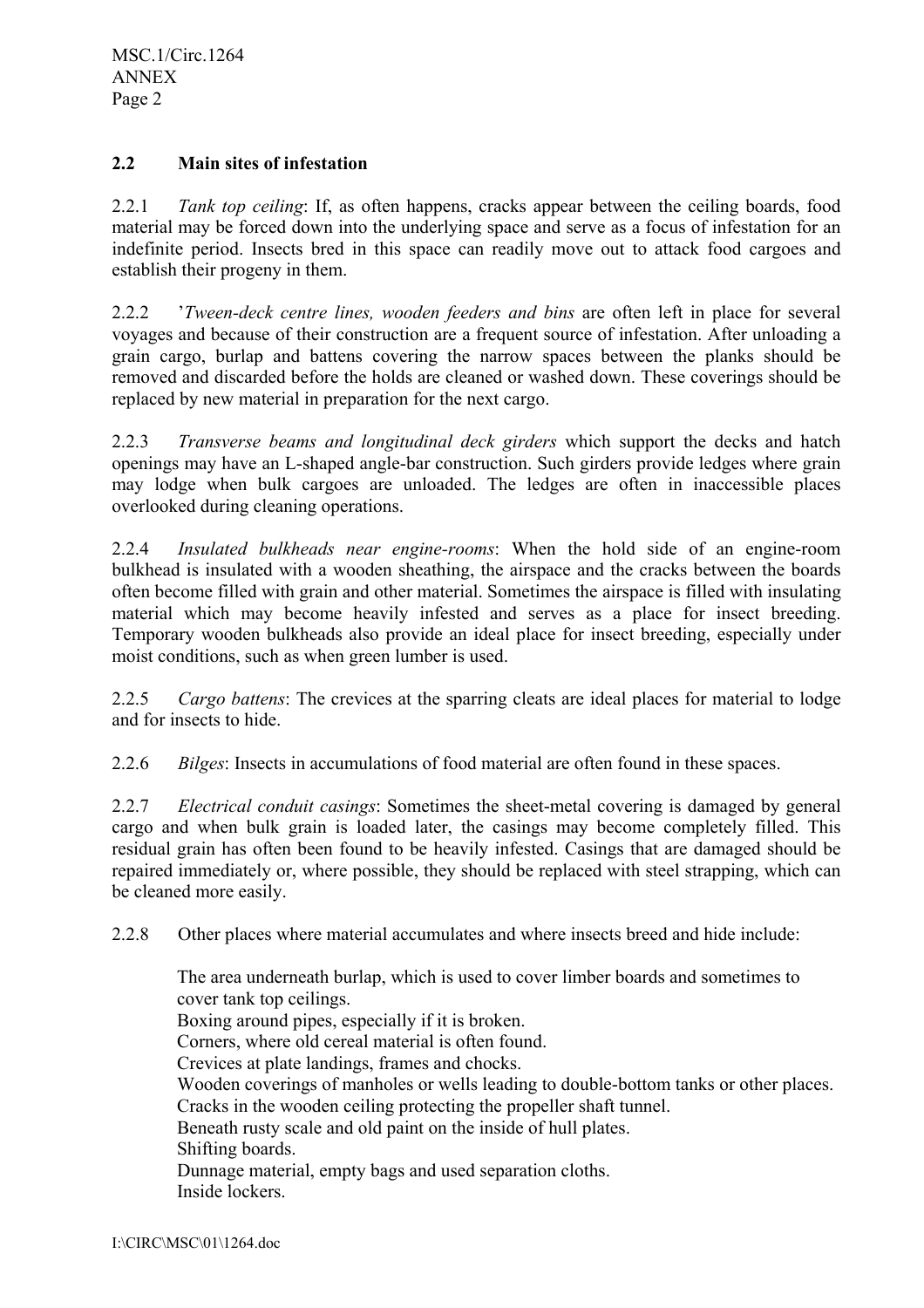## **3 CHEMICAL CONTROL OF INSECT INFESTATION**

## **3.1 Methods of chemical disinfestation**

## **3.1.1** *Types of pesticides and methods of insect control*

3.1.1.1 To avoid insect populations becoming firmly established in cargo holds and other parts of a ship, it is necessary to use some form of chemical toxicant for control. The materials available may be divided conveniently into two classes: contact insecticides and fumigants. The choice of agent and method of application depend on the type of commodity, the extent and location of the infestation, the importance and habits of the insects found, and the climatic and other conditions. Recommended treatments are altered or modified from time to time in accordance with new developments.

3.1.1.2 The success of chemical treatments does not lie wholly in the pesticidal activity of the agents used. In addition, an appreciation of the requirements and limitations of the different available methods is required. Crew members can carry out small-scale or "spot" treatments if they adhere to the manufacturer's instructions and take care to cover the whole area of infestation. However, extensive or hazardous treatments including fumigation and spraying near human and animal food should be placed in the hands of professional operators, who should inform the master of the identity of the active ingredients used, the hazards involved and the precautions to be taken.

### **3.1.2** *Fumigants*

3.1.2.1 Fumigants act in a gaseous phase even though they may be applied as solid or liquid formulations from which the gas arises. Effective and safe use requires that the space being treated be rendered gastight for the period of exposure, which may vary from a few hours to several days, depending on the fumigant type and concentration used, the pests, the commodities treated and the temperature. Additional information is provided on two of the most widely used fumigants, Methyl bromide and Phosphine, in appendix 1.

3.1.2.2 Since fumigant gases are poisonous to humans and require special equipment and skills in application, they should be used by specialists and not by the ship's crew.

3.1.2.3 Evacuation of the space under gas treatment is mandatory and in some cases it will be necessary for the whole ship to be evacuated (see 3.3.1 and 3.3.2 below).

3.1.2.4 A "fumigator-in-charge" should be designated by the fumigation company, government agency or appropriate authority. He should be able to provide documentation to the master proving his competence and authorization. The master should be provided with written instructions by the fumigator-in-charge on the type of fumigant used, the hazards to human health involved and the precautions to be taken, and in view of the highly toxic nature of all commonly used fumigants these should be followed carefully. Such instructions should be written in a language readily understood by the master or his representative.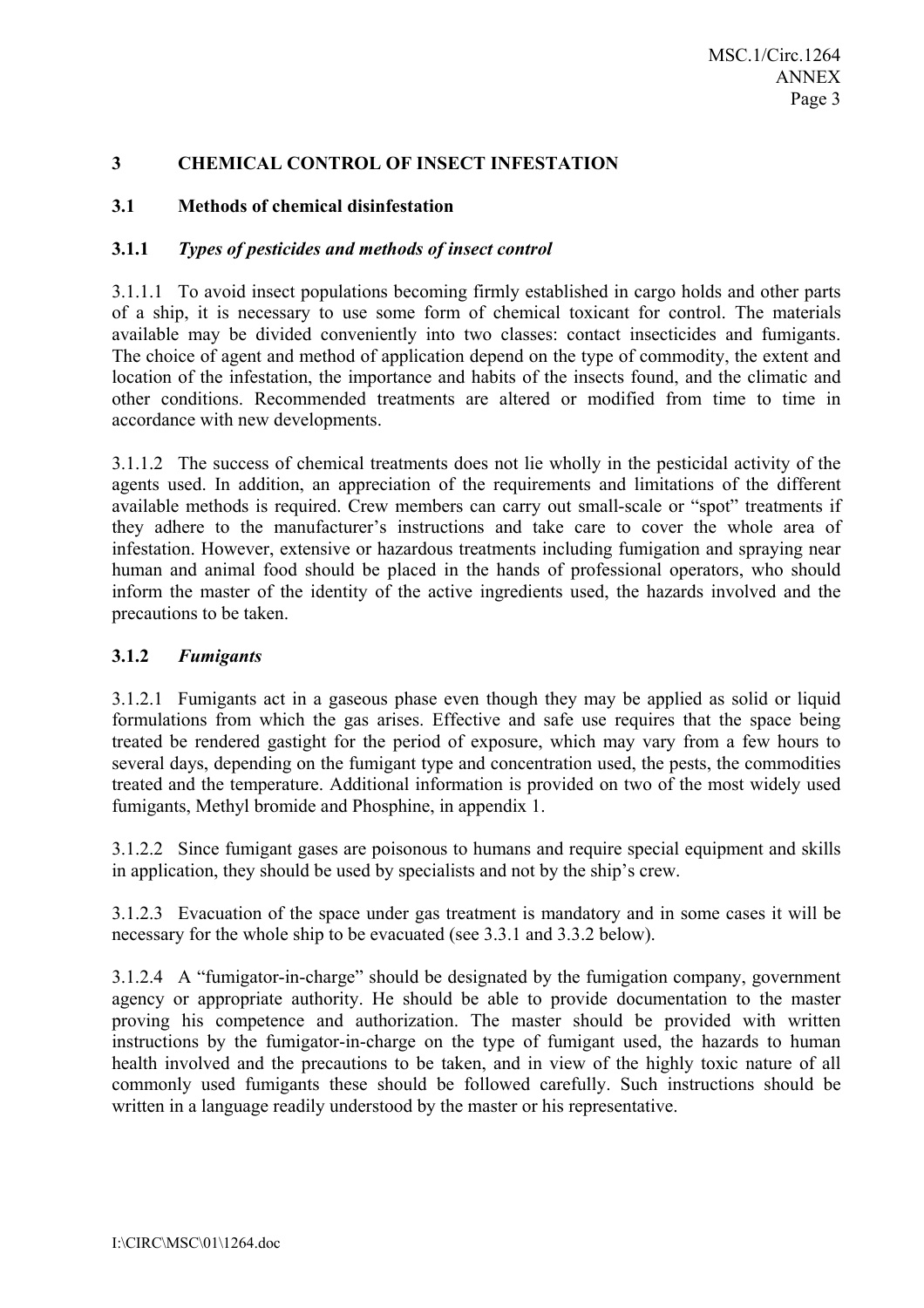### **3.2 Disinfestation of empty cargo holds**

3.2.1 An empty cargo hold may be fumigated. Examples of some commonly used pesticides are listed in appendix 1. (For precautions before, during and after fumigation of cargo holds see 3.3 below.)

### **3.3 Disinfestation of cargoes and surrounds**

### **3.3.1** *Fumigation with aeration (ventilation) in port*

3.3.1.1 Fumigation and aeration (ventilation) of empty cargo holds should always be carried out in port (alongside or at anchorage). Ships should not be permitted to leave port until gas-free certification has been received from the fumigator-in-charge.

3.3.1.2 Prior to the application of fumigants to cargo holds, the crew should be landed and remain ashore until the ship is certified "gas-free", in writing, by the fumigator-in-charge or other authorized person. During this period a watchman should be posted to prevent unauthorized boarding or entry, and warning signs should be prominently displayed at gangways and at entrances to accommodation. A specimen of such a warning sign is given in appendix 2.

3.3.1.3 The fumigator-in-charge should be retained throughout the fumigation period and until such time as the ship is declared gas-free.

3.3.1.4 At the end of the fumigation period the fumigator will take the necessary action to ensure that the fumigant is dispersed. If crew members are required to assist in such actions, for example in opening hatches, they should be provided with adequate respiratory protection and adhere strictly to instructions given by the fumigator-in-charge.

3.3.1.5 The fumigator-in-charge should notify the master in writing of any spaces determined to be safe for re-occupancy by essential crew members prior to the aeration of the ship.

3.3.1.6 In such circumstances the fumigator-in-charge should monitor, throughout the fumigation and aeration periods, spaces to which personnel have been permitted to return. Should the concentration in any such area exceed the occupational exposure limit values set by the flag State regulations, crew members should be evacuated from the area until measurements show re-occupancy to be safe.

3.3.1.7 No unauthorized persons should be allowed on board until all parts of the ship have been determined gas-free, warning signs removed and clearance certificates issued by the fumigator-in-charge.

3.3.1.8 Clearance certificates should only be issued when tests show that all residual fumigant has been dispersed from empty cargo holds and adjacent working spaces and any residual fumigant material has been removed.

3.3.1.9 Entry into a space under fumigation should never take place except in the event of an extreme emergency. If entry is imperative the fumigator-in-charge and at least one other person should enter, each wearing adequate protective equipment appropriate for the fumigant used and a safety harness and lifeline. Each lifeline should be tended by a person outside the space, who should be similarly equipped.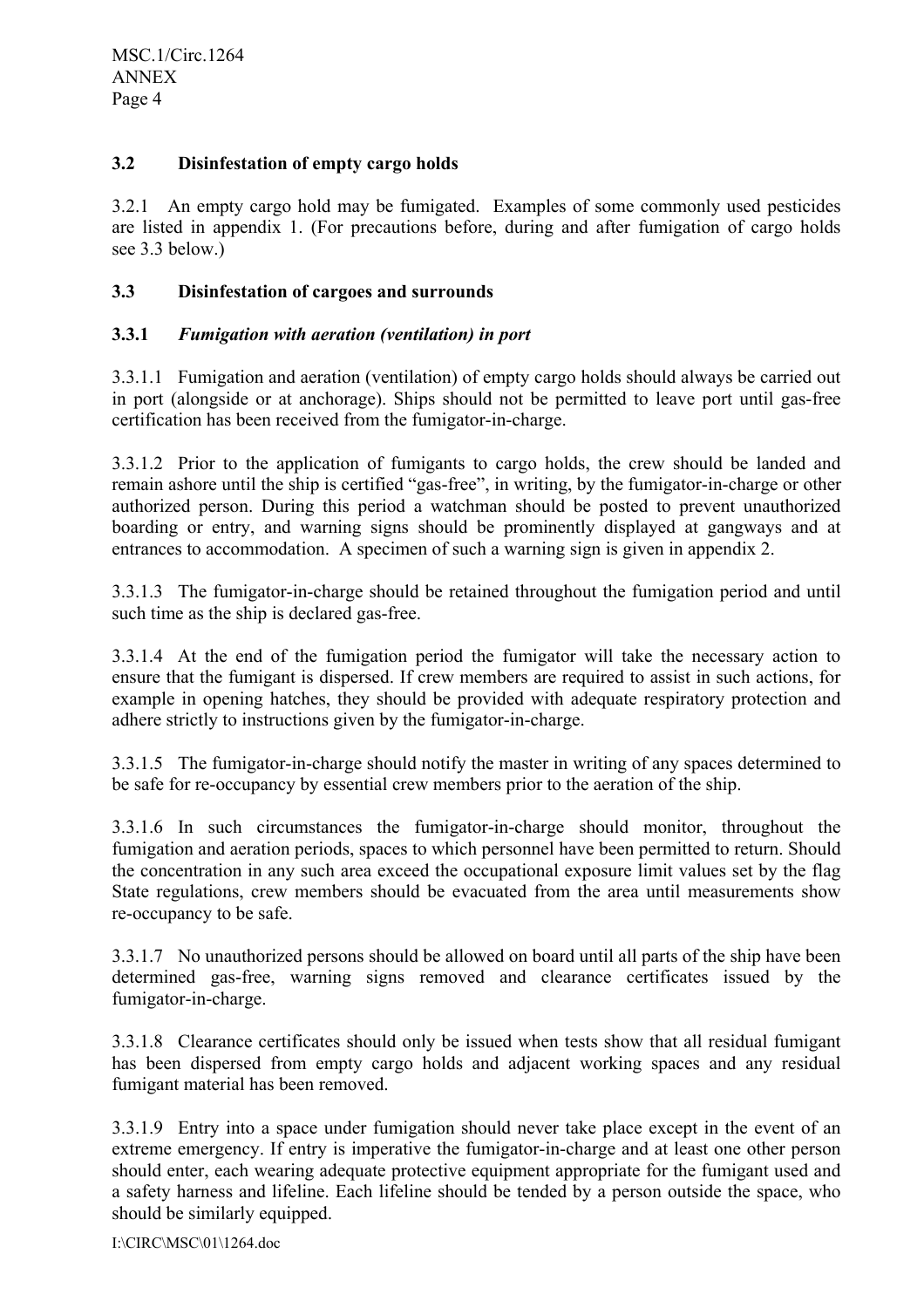3.3.1.10 If a clearance certificate cannot be issued after the fumigation of cargo in port, the provisions of 3.3.2 should apply.

### **3.3.2** *Fumigation continued in transit*

3.3.2.1 Fumigation in transit should only be carried out at the discretion of the master. This should be clearly understood by owners, charterers, and all other parties involved when considering the transport of cargoes that may be infested. Due consideration should be taken of this when assessing the options of fumigation. The master should be aware of the regulations of the flag State Administration with regard to in-transit fumigation. The application of the process should be with the agreement of the port State Administration. The process may be considered under two headings:

- .1 fumigation in which treatment is intentionally continued in a sealed space during a voyage and in which no aeration has taken place before sailing; and
- .2 in-port cargo fumigation where some aeration is carried out before sailing, but where a clearance certificate for the cargo hold(s) cannot be issued because of residual gas and the cargo hold(s) has been re-sealed before sailing.

3.3.2.2 Before a decision on sailing with a fumigated cargo hold(s) is made it should be taken into account that, due to operational conditions, the circumstances outlined in 3.3.2.1.2 may arise unintentionally, e.g., a ship may be required to sail at a time earlier than anticipated when the fumigation was started. In such circumstances the potential hazards may be as great as with a planned in-transit fumigation and all the precautions in the following paragraphs should be observed.

3.3.2.3 Before a decision is made as to whether a fumigation treatment planned to be commenced in port and continued at sea should be carried out, special precautions are necessary. These include the following:

- .1 at least two members of the crew (including one officer) who have received appropriate training (see 3.3.2.6) should be designated as the trained representatives of the master responsible for ensuring that safe conditions in accommodation, engine-room and other working spaces are maintained after the fumigator-in-charge has handed over that responsibility to the master (see 3.3.2.12); and
- .2 the trained representatives of the master should brief the crew before a fumigation takes place and satisfy the fumigator-in-charge that this has been done.

3.3.2.4 Empty cargo holds are to be inspected and/or tested for leakage with instruments so that proper sealing can be done before or after loading. The fumigator-in-charge, accompanied by a trained representative of the master or a competent person, should determine whether the cargo holds to be treated are or can be made sufficiently gastight to prevent leakage of the fumigant to the accommodation, engine-rooms and other working spaces in the ship. Special attention should be paid to potential problem areas such as bilge and cargo line systems. On completion of such inspection and/or test, the fumigator-in-charge should supply to the master for his retention a signed statement that the inspection and/or test has been performed, what provisions have been made and that the cargo holds are or can be made satisfactory for fumigation. Whenever a cargo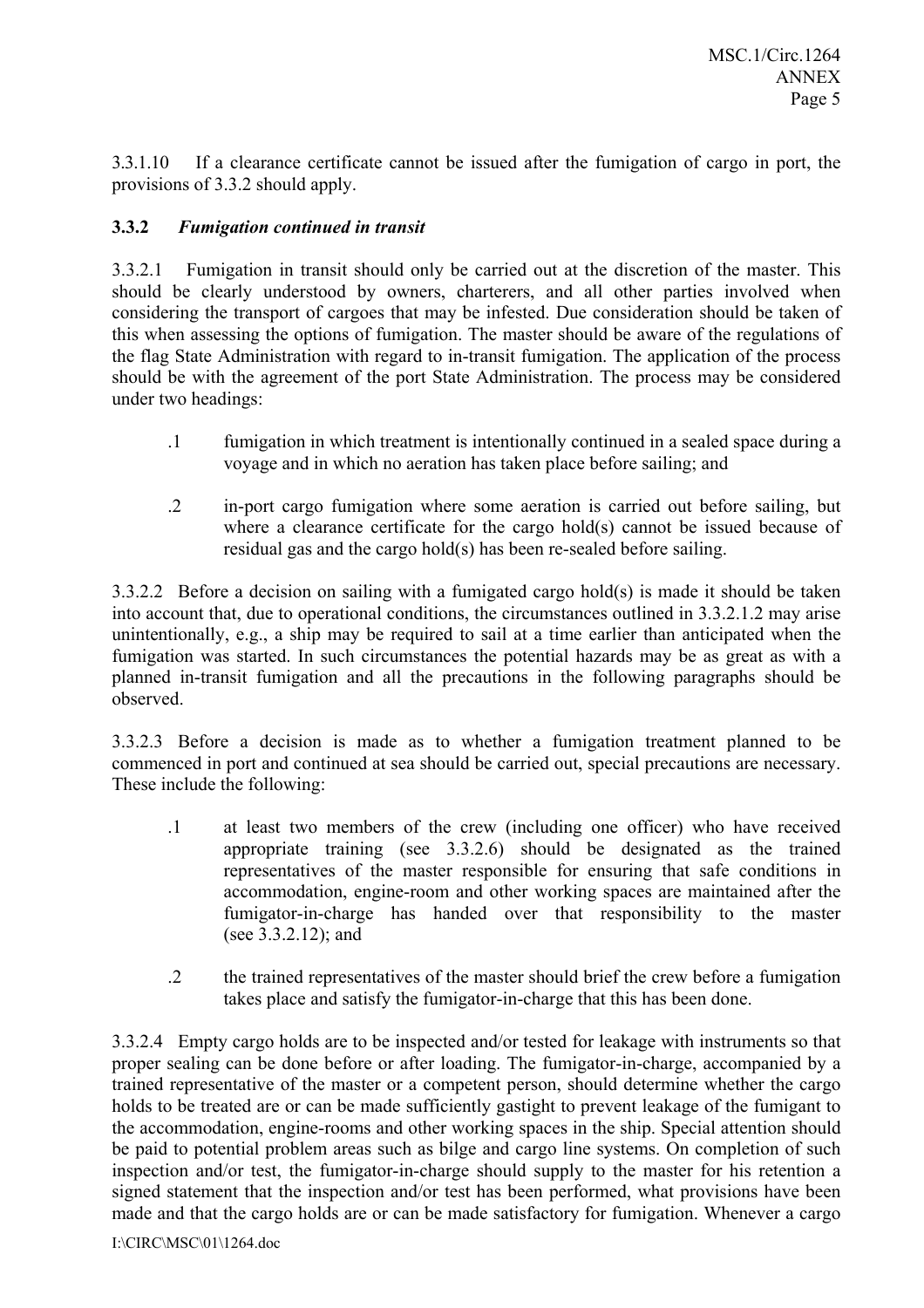MSC.1/Circ.1264 ANNEX Page 6

hold is found not to be sufficiently gastight, the fumigator-in-charge should issue a signed statement to the master and the other parties involved.

3.3.2.5 Accommodation, engine-rooms, areas designated for use in navigation of the ship, frequently visited working areas and stores, such as the forecastle head spaces, adjacent to cargo holds being subject to fumigation in transit should be treated in accordance with the provisions of 3.3.2.13. Special attention should be paid to gas concentration safety checks in problem areas referred to in 3.3.2.4.

3.3.2.6 The trained representatives of the master designated in 3.3.2.3 should be provided and be familiar with:

- .1 the information in the relevant Safety Data Sheet; and
- .2 the instructions for use, e.g., on the fumigant label or package itself, such as the recommendations of the fumigant manufacturer concerning methods of detection of the fumigant in air, its behaviour and hazardous properties, symptoms of poisoning, relevant first aid and special medical treatment and emergency procedures.
- 3.3.2.7 The ship should carry:
	- .1 gas-detection equipment and adequate fresh supplies of service items for the fumigant(s) concerned as required by 3.3.2.12, together with instructions for its use and the occupational exposure limit values set by the flag State regulations for safe working conditions;
	- .2 instructions on disposal of residual fumigant material;
	- .3 at least four sets of adequate respiratory protective equipment; and
	- .4 a copy of the latest version of the Medical First Aid Guide for Use in Accidents Involving Dangerous Goods (MFAG), including appropriate medicines and medical equipment.

3.3.2.8 The fumigator-in-charge should notify the master in writing of the spaces containing the cargo to be fumigated and also of any other spaces that are considered unsafe to enter during the fumigation. During the application of the fumigant the fumigator-in-charge should ensure that the surrounding areas are checked for safety.

- 3.3.2.9 If cargo holds are to be fumigated in transit:
	- .1 After application of the fumigant, an initial check should be made by the fumigator-in-charge together with trained representatives of the master for any leak which, if detected, should be effectively sealed. When the master is satisfied that all precautions detailed in 3.3.2.1 to 3.3.2.12 have been fulfilled (refer to model checklist in appendix 3) then the vessel may sail. Otherwise, provisions outlined in 3.3.2.9.2 or 3.3.2.9.3 are to be followed.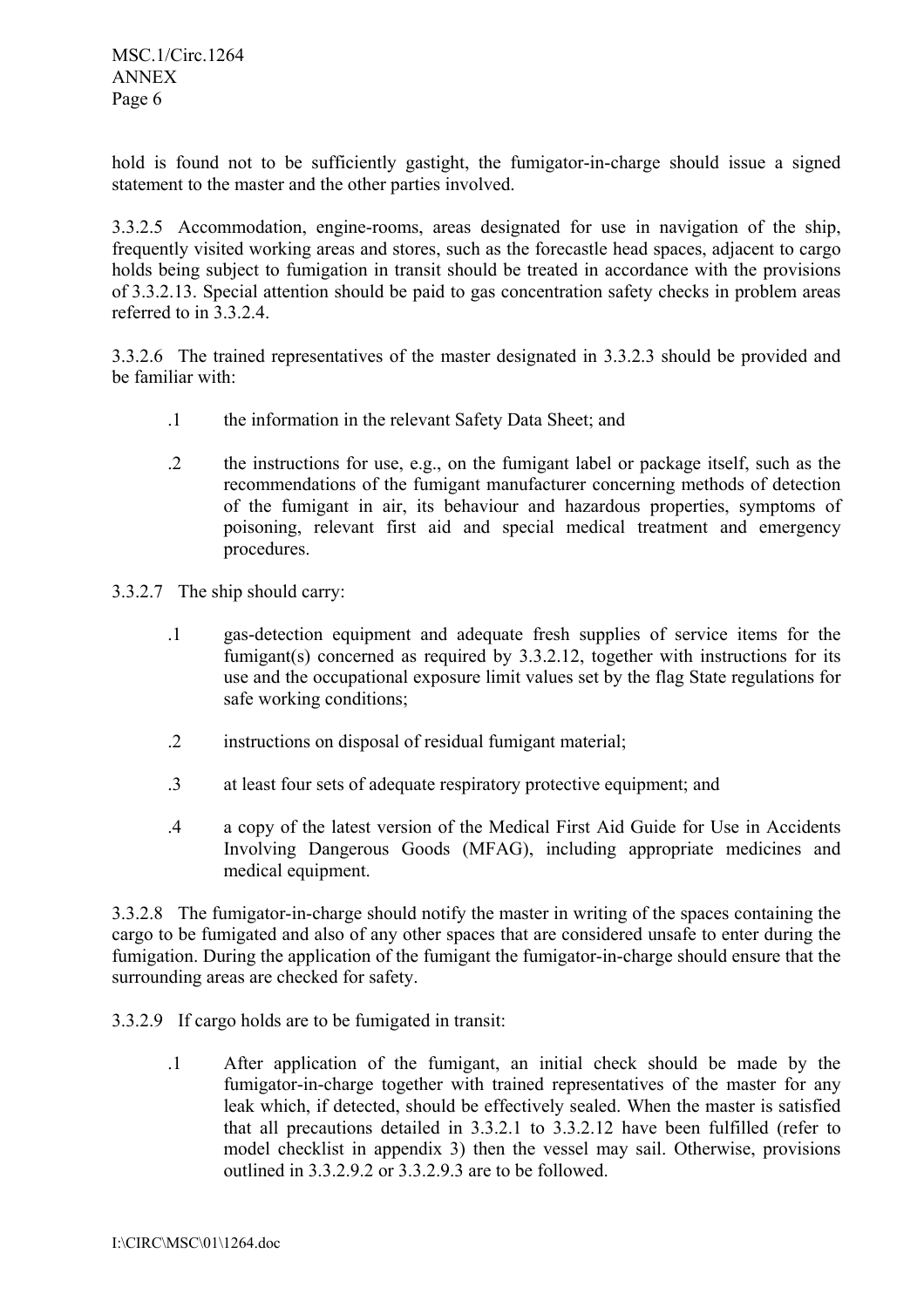If the provisions of 3.3.2.9.1 are not satisfied,

either:

- .2 After application of fumigants, the ship should be delayed in port alongside at a suitable berth or at anchorage for such a period as to allow the gas in the fumigated cargo holds to reach sufficiently high concentrations to detect any possible leakage. Special attention should be paid to those cases where fumigants in a solid or liquid form have been applied which may require a long period (normally from 4 to 7 days unless a recirculation or similar distribution system is used) to reach such a high concentration that leakages can be detected. If leakages are detected, the ship should not sail until the source(s) of such leakages is(are) determined and eliminated. After ascertaining that the ship is in a safe condition to sail, i.e. no gas leakages are present, the fumigator-in-charge should furnish the master with a written statement that:
	- .2.1 the gas in the cargo hold(s) has reached sufficiently high concentrations to detect any possible leakages;
	- .2.2 spaces adjacent to the treated cargo hold(s) have been checked and found gas-free; and
	- .2.3 the ship's representative is fully conversant with the use of the gas-detection equipment provided.
- or:
- .3 After application of the fumigants and immediately after the sailing of the ship, the fumigator-in-charge should remain on board for such a period as to allow the gas in the fumigated cargo hold or spaces to reach sufficiently high concentrations to detect any possible leakage, or until the fumigated cargo is discharged (see 3.3.2.20), whichever is the shorter, to check and rectify any gas leakages. Prior to his leaving the ship, he should ascertain that the ship is in a safe condition, i.e. no gas leakages are present, and he should furnish the master with a written statement to the effect that the provisions of 3.3.2.9.2.1, 3.3.2.9.2.2 and 3.3.2.9.2.3 have been carried out.

3.3.2.10 On application of the fumigant, the fumigator-in-charge should post warning signs at all entrances to places notified to the master as in 3.3.2.8. These warning signs should indicate the identity of the fumigant and the date and time of fumigation. A specimen of such a warning sign is given in appendix 2.

3.3.2.11 At an appropriate time after application of the fumigant, the fumigator-in-charge, accompanied by a representative of the master, should check that accommodation, engine-rooms and other working spaces remain free of harmful concentrations of gas.

3.3.2.12 Upon discharging his agreed responsibilities, the fumigator-in-charge should formally hand over to the master in writing responsibility for maintaining safe conditions in all occupied spaces. The fumigator-in-charge should ensure that gas-detection and respiratory protection equipment carried on the ship is in good order, and that adequate fresh supplies of consumable items are available to allow sampling as required in 3.3.2.13.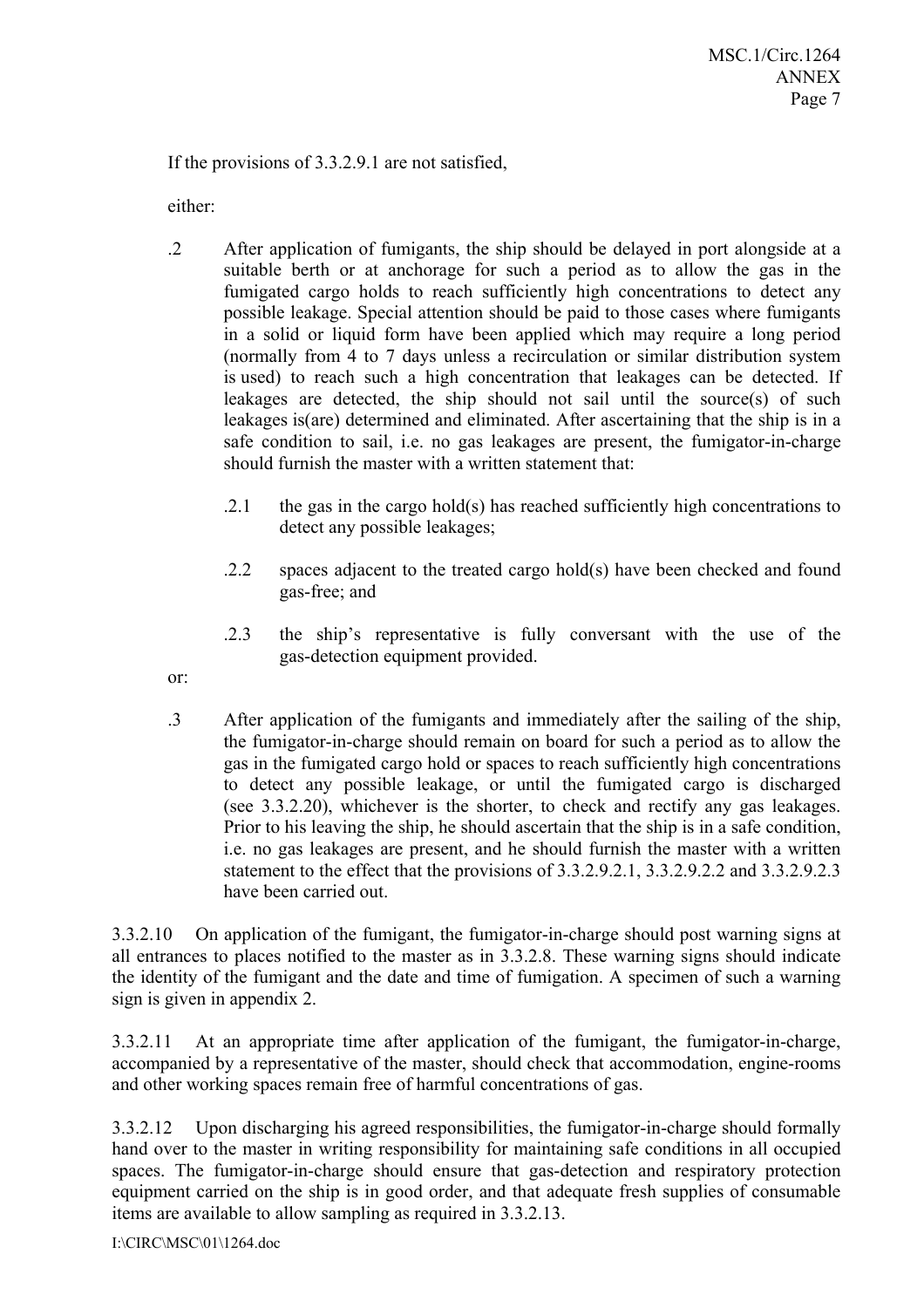3.3.2.13 Gas concentration safety checks at all appropriate locations, which should at least include the spaces indicated in 3.3.2.5, should be continued throughout the voyage at least at eight-hour intervals or more frequently if so advised by the fumigator-in-charge. These readings should be recorded in the ship's log-book.

3.3.2.14 Except in extreme emergency, cargo holds sealed for fumigation in transit should never be opened at sea or entered. If entry is imperative, at least two persons should enter, wearing adequate protection equipment and a safety harness and lifeline tended by a person outside the space, similarly equipped with protective, self-contained breathing apparatus.

3.3.2.15 If it is essential to ventilate a cargo hold or holds, every effort should be made to prevent a fumigant from accumulating in accommodation or working areas. Those spaces should be carefully checked to that effect. If the gas concentration in those areas at any time exceeds the occupational exposure limit values set by the flag State regulations, they should be evacuated and the cargo hold or cargo holds should be re-sealed. If a cargo hold is re-sealed after ventilation it should not be assumed that it is completely clear of gas and tests should be made and appropriate precautions taken before entering.

3.3.2.16 Prior to the arrival of the ship, generally not less than 24 hours in advance, the master should inform the appropriate authorities of the country of destination and ports of call that fumigation in transit is being carried out. The information should include the type of fumigant used, the date of fumigation, the cargo holds which have been fumigated, and whether ventilation has commenced. Upon arrival at the port of discharge, the master should also provide information as required in 3.3.2.6.2 and 3.3.2.7.2.

3.3.2.17 On arrival at the port of discharge the requirements of receiving countries regarding handling of fumigated cargoes should be established. Before entry of fumigated cargo holds, trained personnel from a fumigation company or other authorized persons, wearing respiratory protection, should carry out careful monitoring of the spaces to ensure the safety of personnel. The monitored values should be recorded in the ship's log-book. In case of need or emergency the master may commence ventilation of the fumigated cargo holds under the conditions of 3.3.2.15, having due regard for the safety of personnel on board. If this operation is to be done at sea, the master should evaluate weather and sea conditions before proceeding.

3.3.2.18 Only mechanical unloading that does not necessitate entry of personnel into the cargo holds of such fumigated cargoes should be undertaken. However, when the presence of personnel in cargo holds is necessary for the handling and operation of unloading equipment, continuous monitoring of the fumigated spaces should be carried out to ensure the safety of the personnel involved. When necessary, these personnel should be equipped with adequate respiratory protection.

3.3.2.19 During the final stages of discharge, when it becomes necessary for personnel to enter the cargo holds, such entry should only be permitted subsequent to verification that such cargo holds are gas-free.

3.3.2.20 Upon completion of discharge and when the ship is found free of fumigants and certified as such, all warning signs should be removed. Any action in this respect should be recorded in the ship's log-book.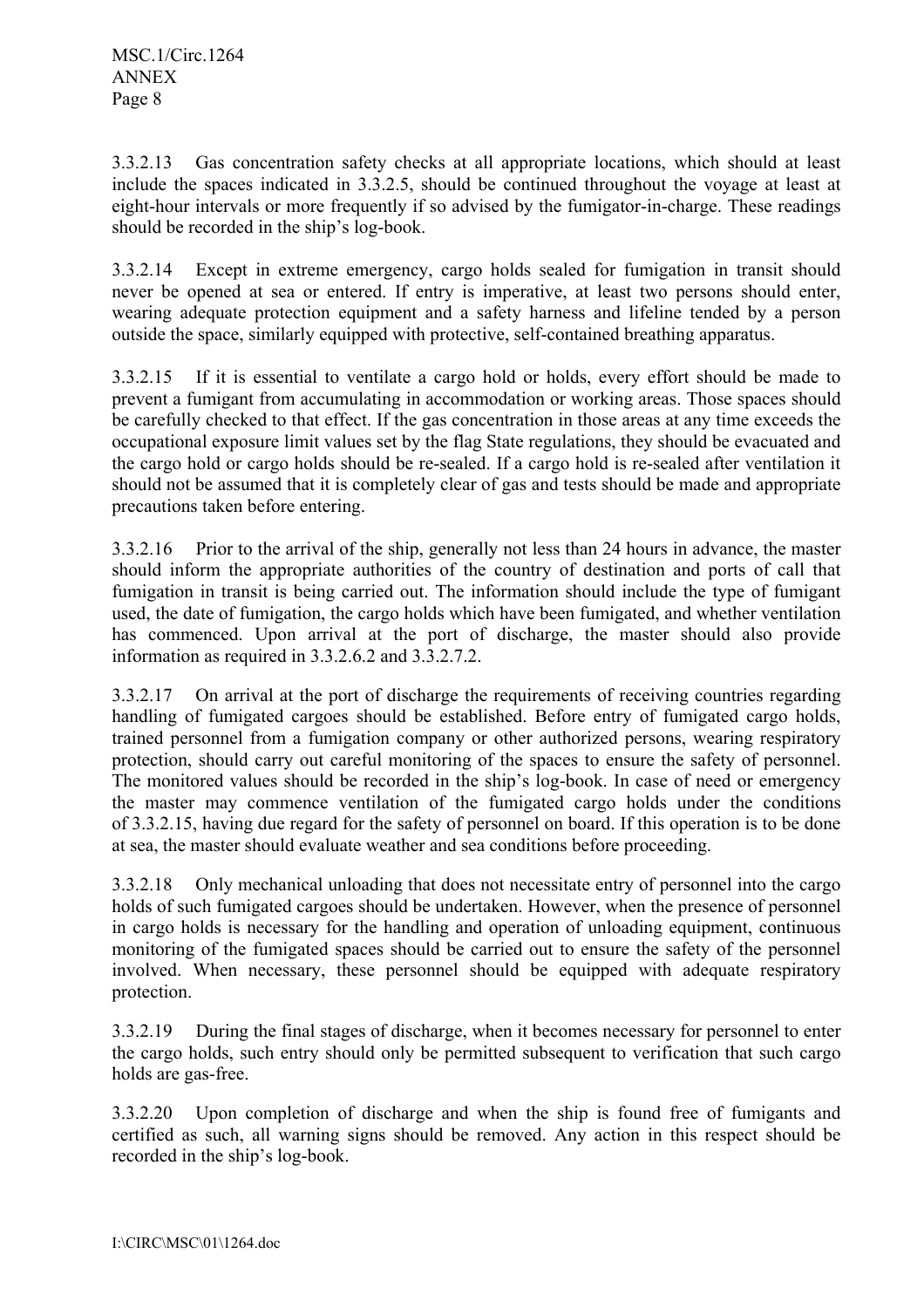### **4 REGULATIONS FOR THE USE OF PESTICIDES**

### **4.1 National and international controls on pesticide usage**

4.1.1 In many countries the sale and use of pesticides are regulated by governments to ensure safety in application and prevention of contamination of foodstuffs. Among the factors taken into account in such regulations are the recommendations made by international organizations such as FAO and WHO, especially in regard to maximum limits of pesticide residues in food and foodstuffs.

4.1.2 Examples of some commonly used pesticides are listed in appendix 1. Pesticides should be used strictly in accordance with the manufacturer's instructions as given on the label or package itself. National regulations and requirements vary from one country to another; therefore particular pesticides which may be used for treatment of cargo holds and accommodation in ships may be limited by the regulations and requirements of:

- .1 the country where the cargo is loaded or treated;
- .2 the country of destination of the cargo, especially in regard to pesticide residues in foodstuffs; and
- .3 flag State of the ship.

4.1.3 Ships' masters should ensure that they have the necessary knowledge of the above regulations and requirements.

### **5 SAFETY PRECAUTIONS – GENERAL**

#### **5.1 Fumigation**

5.1.1 Ship's personnel should not handle fumigants and such operations should be carried out only by qualified operators. Personnel allowed to remain in the vicinity of a fumigation operation for a particular purpose should follow the instructions of the fumigator-in-charge implicitly.

5.1.2 Aeration of treated cargo holds should be completed and a clearance certificate issued as in 3.3.1.8 or 3.3.1.10 before personnel are permitted to enter.

### **5.2 Exposure to pesticides resulting in illness**

5.2.1 In the case of exposure to pesticides and subsequent illness, medical advice should be sought immediately. Information on poisoning may be found in the Medical First Aid Guide for Use in Accidents Involving Dangerous Goods (MFAG) or on the package (manufacturer's instructions and safety precautions on the label or the package itself).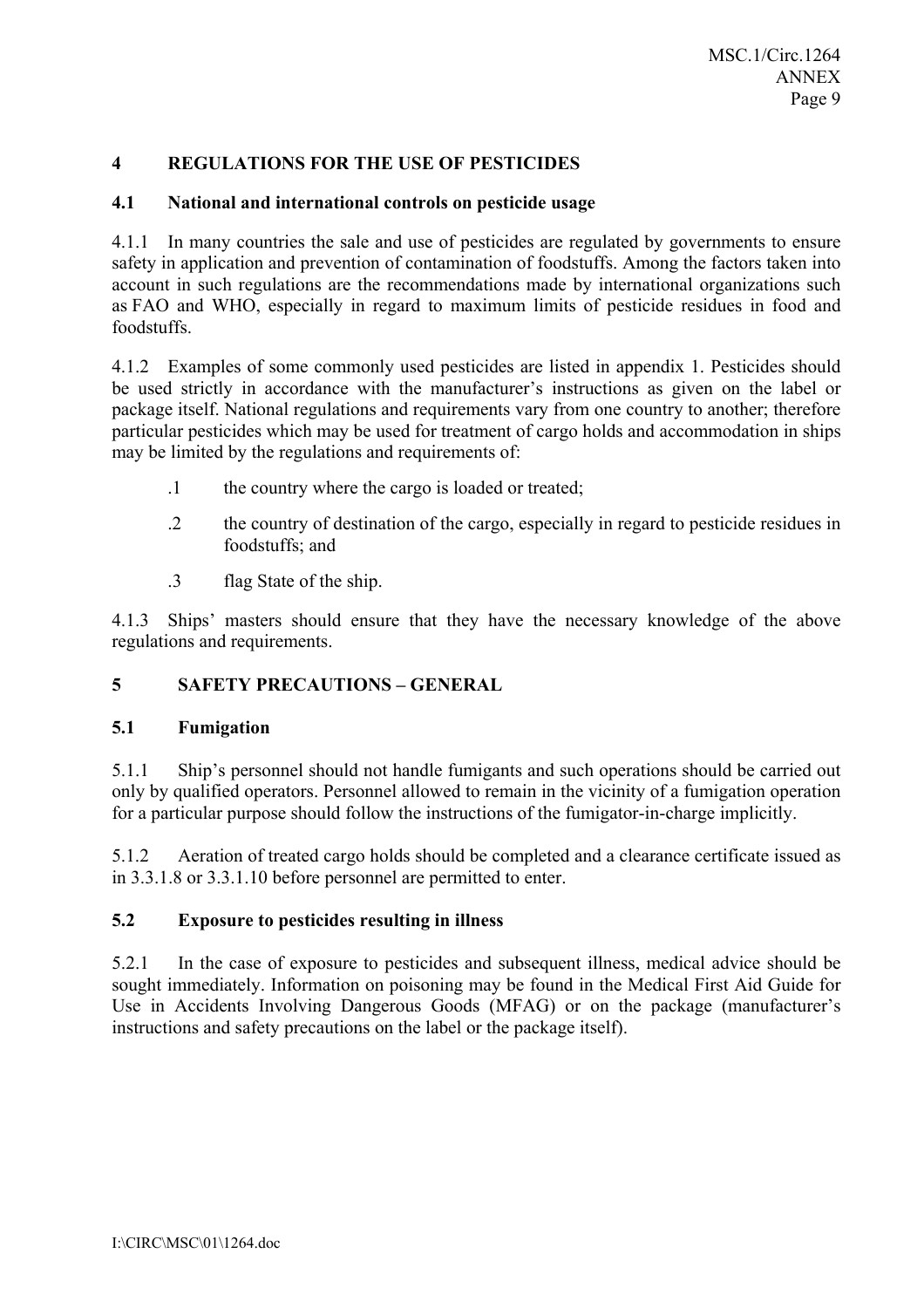### **APPENDIX 1**

### **FUMIGANTS SUITABLE FOR SHIPBOARD USE**

The materials listed should be used strictly in accordance with the manufacturer's instructions and safety precautions given on the label or package itself, especially in respect of flammability, and with regard to any further limitations applied by the law of the country of loading, destination or flag of the ship, contracts relating to the cargo, or the shipowner's instructions.

### **1 Fumigants against insects in empty cargo holds**

#### **TO BE APPLIED ONLY BY QUALIFIED OPERATORS**

 Carbon dioxide Nitrogen Methyl Bromide and carbon dioxide mixture Methyl Bromide Hydrogen cyanide Phosphine

#### **2 Fumigants against insects in loaded or partially loaded cargo holds**

#### **CARE IS NEEDED IN SELECTING TYPES AND AMOUNTS OF FUMIGANTS FOR TREATMENT OF PARTICULAR COMMODITIES**

 Carbon dioxide Nitrogen Methyl Bromide and carbon dioxide mixture Methyl Bromide Phosphine

#### **3 Fumigant information**

#### **3.1** *Methyl Bromide*

Methyl Bromide is used in situations where a rapid treatment of commodities or space is required. It should not be used in spaces where ventilation systems are not adequate for the removal of all gases from the free space. In-ship in-transit fumigations with Methyl Bromide should not be carried out. Fumigation with Methyl Bromide should be permitted only when the ship is in the confines of a port (either at anchor or alongside) and to disinfest before discharge, once crew members have disembarked (see 3.1.2.3). Prior to discharge, ventilation must be done, forced if necessary, to reduce the gaseous residues below the occupational exposure limit values set by the flag State regulations in the free spaces. (See procedures for ventilation in 3.3.2.17 to 3.3.2.19).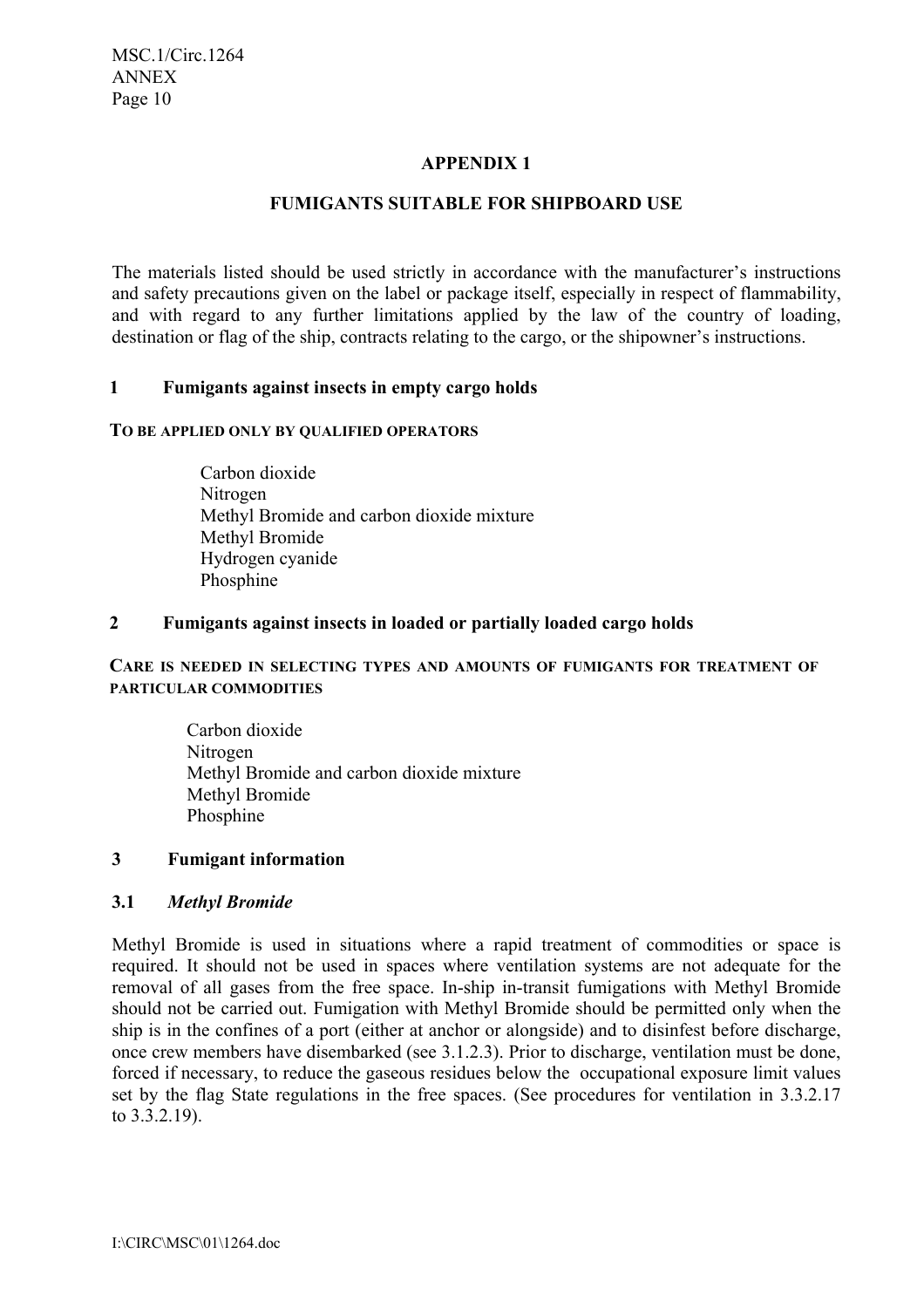## **3.2** *Phosphine*

3.2.1 A variety of Phosphine-generating formulations are used for in-ship in-transit or at-berth fumigations. Application methods vary widely and include surface-only treatment, probing, perforated tubing laid at the bottom of spaces, recirculation systems and gas-injection systems or their combinations. Treatment times will vary considerably depending on the temperature, depth of cargo and on the application method used.

3.2.2 Any discharge of active packages producing Phosphine gas represents a significant risk to the public who may encounter them at sea. It should therefore be ensured that all waste and residues are disposed of in an appropriate manner, either by incineration or by disposal on shore, as recommended by the manufacturer. **Clear written instructions must be given to the master of the ship, to the receiver of the cargo and to the authorities at the discharging port as to how any powdery residues are to be disposed of**.

3.2.3 These will vary with each formulation and the method of application. Prior to discharge, ventilation must be done, forced if necessary, to reduce the gaseous residues below the occupational exposure limit values set by the flag State regulations in the free spaces (see procedures for ventilation in 3.3.2.17 to 3.3.2.19). For safety aspects during the voyage see 3.3.2.3.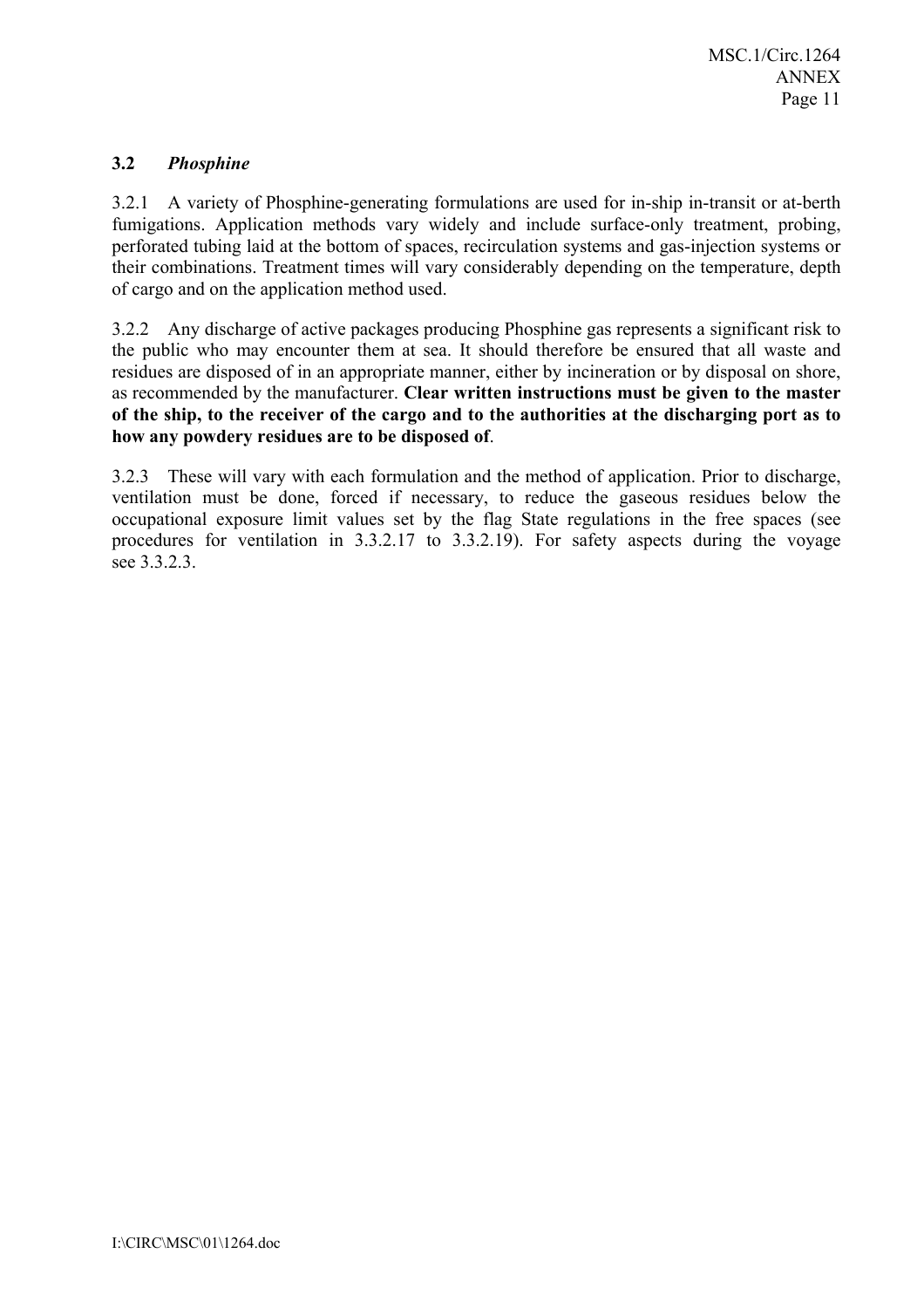MSC.1/Circ.1264 ANNEX Page 12

### **APPENDIX 2**

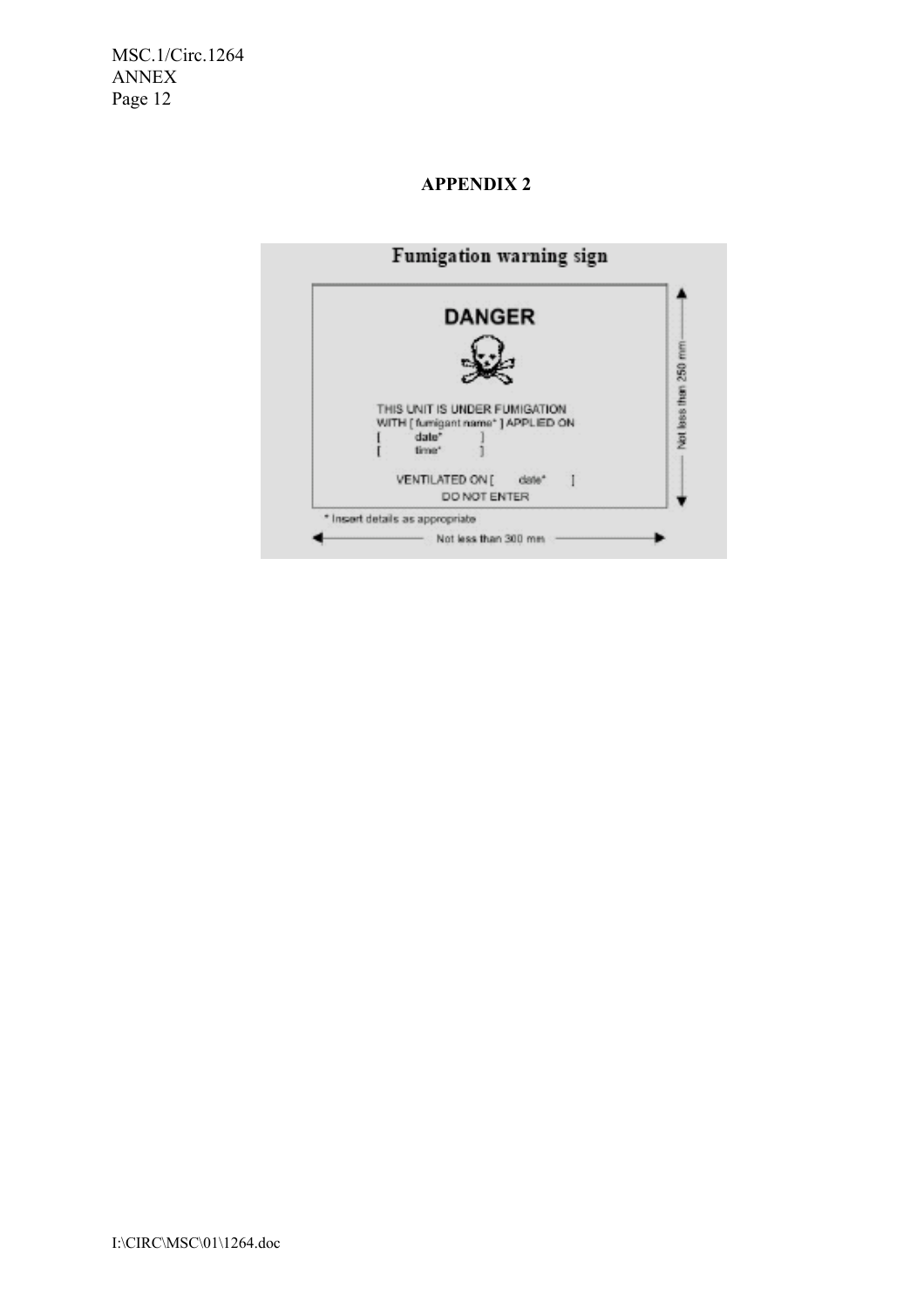#### **APPENDIX 3**

## **MODEL CHECKLIST FOR IN-TRANSIT FUMIGATION**

| Date: $\ldots$                                                                               |
|----------------------------------------------------------------------------------------------|
|                                                                                              |
| Ship's name: $\dots \dots \dots \dots \dots \dots \dots \dots \dots \dots \dots \dots \dots$ |
| Type of fumigant: $\dots \dots$ Method of application: $\dots \dots \dots$                   |
|                                                                                              |
|                                                                                              |

The master and fumigator-in-charge, or their representatives, should complete the checklist jointly. The purpose of this checklist is to ensure that the responsibilities and requirements of 3.3.2.11, and 3.3.2.12 are carried out fully for in-transit fumigation under section 3.3.2.9.

Safety of operations requires that all questions should be answered affirmatively by ticking the appropriate boxes. If this is not possible, the reason should be given and agreement reached upon precautions to be taken between ship and fumigator-in-charge. If a question is considered to be not applicable write "n/a", explaining why, if appropriate.

#### **PART A: BEFORE FUMIGATION**

|                |                                                                                                                                                                                                                                                                             | <b>SHIP</b>                            | <b>FUMIGATOR-</b><br><b>IN-CHARGE</b>  |
|----------------|-----------------------------------------------------------------------------------------------------------------------------------------------------------------------------------------------------------------------------------------------------------------------------|----------------------------------------|----------------------------------------|
| 1              | The inspection required before loading has been performed $(3.3.2.4)$                                                                                                                                                                                                       | $[ \ ]$                                | $[$                                    |
| $\overline{2}$ | All the cargo holds to be fumigated are satisfactory for fumigation                                                                                                                                                                                                         | $\begin{array}{c} \square \end{array}$ | $\begin{array}{c} \square \end{array}$ |
| 3              | Spaces, where found not to be satisfactory, have been sealed                                                                                                                                                                                                                | $[ \ ]$                                | $[ \ ]$                                |
| 4              | The master or his trained representatives have been made aware of the<br>specific areas to be checked for gas concentrations throughout the<br>fumigation period                                                                                                            | $\Box$                                 | $[ \ ]$                                |
| 5              | The master or his trained representatives have been made familiar with<br>the fumigant label, detection methods, safety procedures and emergency<br>procedures (refer to $3.3.2.6$ )                                                                                        | $[ \ ]$                                | $[ \ ]$                                |
| 6              | The fumigator-in-charge has ensured that gas-detection and respiratory<br>protection equipment carried on the ship is in good order, and that<br>adequate fresh supplies of consumable items for this equipment are<br>available to allow sampling as required by 3.3.2.13. | $\Box$                                 | []                                     |
| $\tau$         | The master has been notified in writing of:                                                                                                                                                                                                                                 |                                        |                                        |
|                | the spaces containing cargo to be fumigated<br>(a)                                                                                                                                                                                                                          | $\begin{array}{c} \square \end{array}$ | $\begin{array}{c} \square \end{array}$ |
|                | any other spaces that are considered unsafe to enter during the<br>(b)<br>fumigation                                                                                                                                                                                        | $[ \ ]$                                | []                                     |